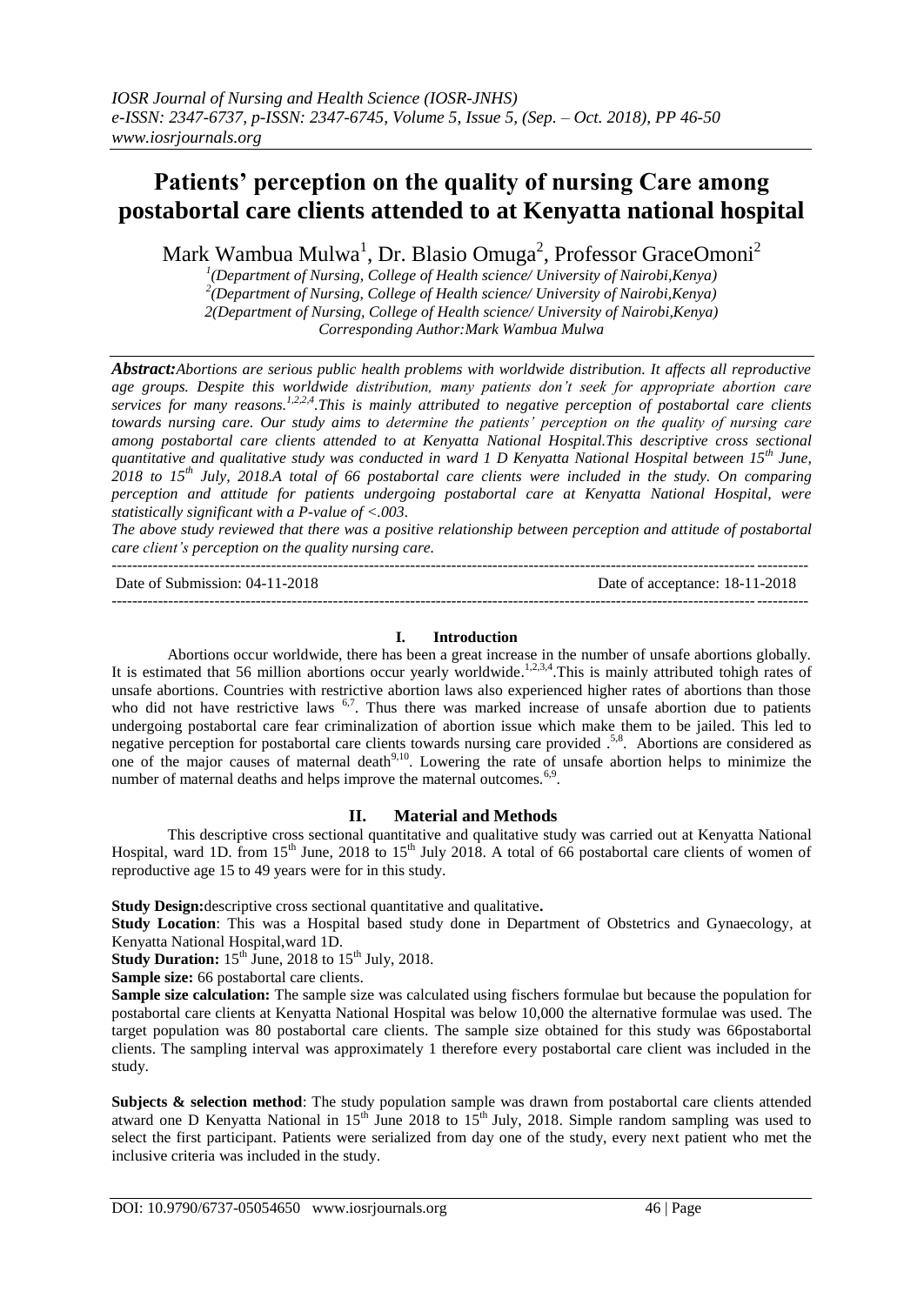#### **Inclusion criteria:**

- 1. All clients who were postabortal care clients admitted in ward one D after abortion.
- 2. All clients who were postabortal care clients who had given informed consent.
- 3. All clients who were postabortal care clients who were within reproductive age i.e. 15 to 49 years.

#### **Exclusion criteria:**

- 1. All clients who had gynecologic conditions that were not abortion.
- 2. All clients who were postabortal care clients who had not given informed consent.
- 3. All clients who were postabortal care clients who were not within reproductive age i.e. 15 to 49 years

#### **Procedure methodology**

Written informed consent was obtained from the postabortal care client, a designed questionnaire, key informant interview and focused group discussion was used to collect the data of the recruited postabortal care clients. Data was collected within thirty days. The study was done at Kenyatta National Hospital, ward one D which is an acute gynaecological ward. Postabortal care clients were interviewed after the procedure when they have stabilized before discharge.

The target population was for women of reproductive age that is 15 to 49 years of age. Postabortal care clients formed the study population. Sampling interval was one therefore all the study participants were interviewed and serialized from day one until the sample size was obtained.

Data was collected by a well-trained research assistants using the study tools. The research assistants ensured that all the required data was collected therefore there were no incomplete information on collected data.

#### **Statistical analysis**

Data was analyzed using statistical package for social sciences. Quantitative data was analyzed using descriptive statistics. Inferential statistics were also used. Themes and verbatim were also used for qualitative  $data^{10}$ .

### **III. Result**

Table no 1 Shows 31.1% of postabortal care clients disagreed and 48.2% of postabortal care clients strongly disagreed with negative attitudes towards nurses. This demonstrated that majority of the patients undergoing postabortal had a positive perception towards nursing care for postabortal care clients at Kenyatta National Hospital.

| Participants attitudes' towards nurses at Kenyatta<br><b>National Hospital</b>                     |          | <b>Strongly</b><br>agree | Agree        |      | <b>Disagree</b> |               | <b>Strongly</b><br>disagree |               | <b>Not</b><br>sure |      |
|----------------------------------------------------------------------------------------------------|----------|--------------------------|--------------|------|-----------------|---------------|-----------------------------|---------------|--------------------|------|
|                                                                                                    | n        | $\%$                     | $\mathbf n$  | $\%$ | $\mathbf n$     | $\frac{0}{6}$ | n                           | $\frac{0}{0}$ | n                  | $\%$ |
| Nurses can't advise me on preferred mode of abortion<br>care.                                      | $\theta$ | $\Omega$                 | 7            | 10.6 | 26              | 39.4          | 32                          | 48.5          | 1                  | 1.5  |
| Patients have a right to decide without nurses on their<br>abortion care needs                     | -1       | 1.5                      | 15           | 22.7 | 19              | 28.8          | 28                          | 42.4          | 3                  | 4.6  |
| Abortion is a natural phenomenon and only needs a<br>doctors attention and not nurses              | 3        | 4.5                      | 3            | 4.5  | 24              | 36.4          | 31                          | 47.0          | 5                  | 7.6  |
| Women will regain their health status with only the<br>doctors care and not nurses                 |          | 6.1                      | $\mathbf{1}$ | 1.5  | 22              | 33.4          | 36                          | 54.5          | 3                  | 4.5  |
| Without nursing care the outcome of abortion care will<br>still be at its best                     |          | 3.0                      | $\tau$       | 10.7 | 19              | 28.8          | 36                          | 54.5          | $\overline{2}$     | 3.0  |
| Nurses don't need to be involved in abortion care                                                  |          | 1.5                      | 4            | 6.1  | 2.1             | 31.8          | 35                          | 53.0          | $\mathcal{F}$      | 7.6  |
| I don't trust nurses with my abortion care needs                                                   |          | 4.5                      | 5            | 7.6  | 19              | 28.8          | 34                          | 51.5          | 5.                 | 7.6  |
| Health workers, including nurses, can't decide on how I<br>will be managed when I have an abortion |          | 3.0                      | 6            | 9.1  | 26              | 39.4          | 29                          | 44.0          | 3                  | 4.5  |
| Only doctors can make me overcome my fears and<br>worries on abortions and not nurses              | 5        | 7.6                      | 3            | 4.5  | 19              | 28.8          | 34                          | 51.5          | 5                  | 7.6  |
| There are a lot of uncertainties about abortions that nurse<br>don't know                          | 4        | 6.1                      | 10           | 15.0 | 19              | 28.8          | 29                          | 44.0          | $\overline{4}$     | 6.1  |
| I have very little faith in nursing care where abortion is<br>concerned                            | 4        | 6.1                      | 7            | 10.7 | 18              | 27.0          | 31                          | 47.0          | 6                  | 9.1  |
| Abortion is a difficult problem that can't be managed by<br>nurses                                 | 3        | 4.5                      | 8            | 12.1 | 22              | 33.4          | 27                          | 40.9          | 6                  | 9.1  |
| Average                                                                                            | 2.7      | 4.0                      | 6.3          | 9.6  | 21.2            | 32.1          | 31.8                        | 48.2          | 4                  | 6.1  |

**Table no 1**:**Shows postabortal care clients attitude towards nurses at Kenyatta National Hospital.**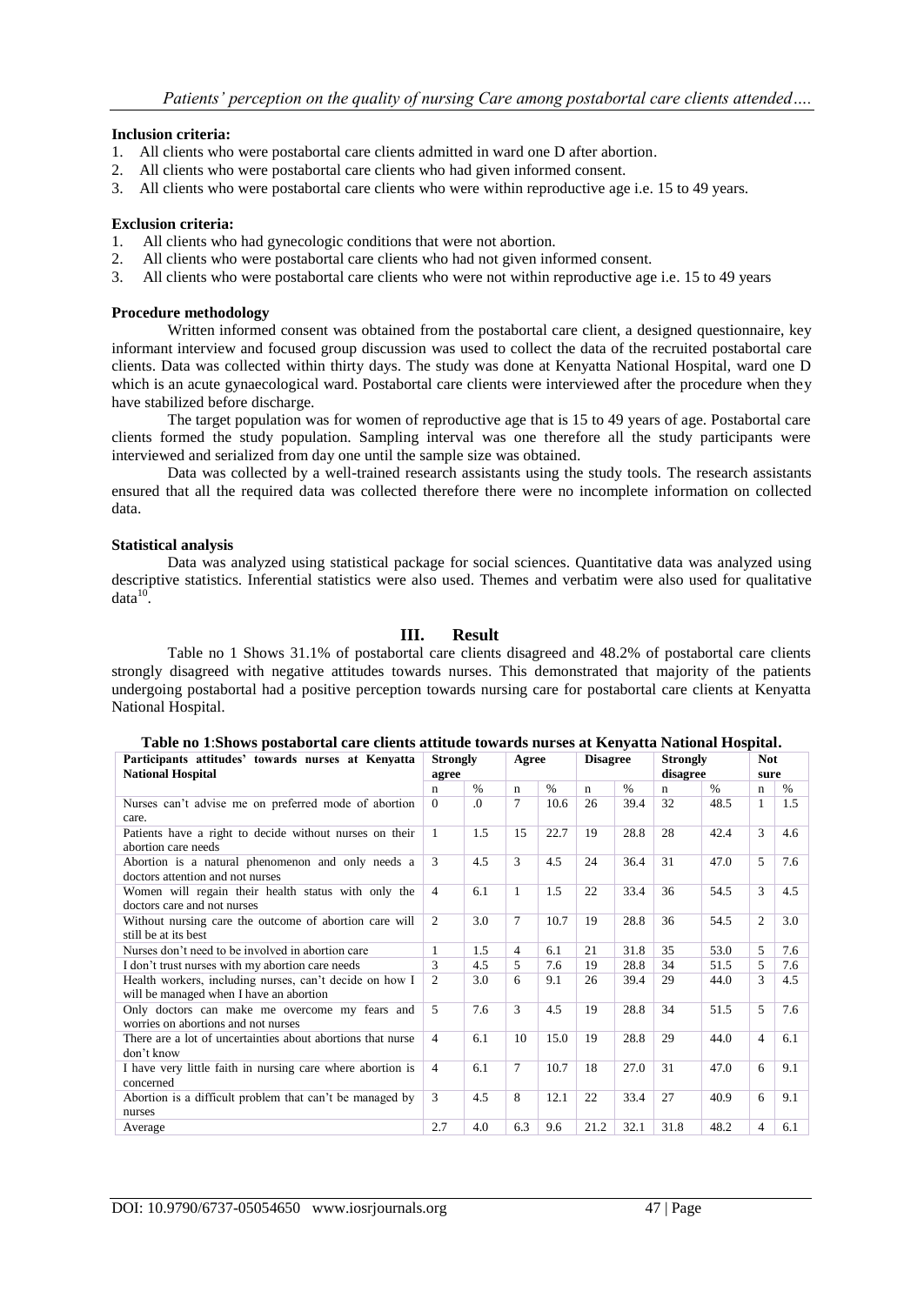Table no 2 Shows (n=52;78.8%) of the postabortal care clients had some understanding concerning abortion services at Kenyatta National Hospital.(n=63;95.5%) of postabortal care clients rating on quality of postabortal care obtained during management at the same Hospital reported that the care ranged from good to excellent. Majority of postabortal care clients (n=20;56.6%) disliked pain which led to those clients experiencing negative perception towards nursing care.

#### **Table no2:Patients undergoing postabortal care perceptions factors on abortion at Kenyatta National Hospital.**

| participants perceptions                                                                |                                        | $\mathbf n$    | $\frac{0}{0}$ |
|-----------------------------------------------------------------------------------------|----------------------------------------|----------------|---------------|
| Patient undergoing post-abortal care understanding about abortion care.                 | Nothing                                | 14             | 21.2          |
|                                                                                         | Little                                 | 23             | 34.9          |
|                                                                                         | Enough                                 | 21             | 31.8          |
|                                                                                         | Much                                   | 8              | 12.1          |
|                                                                                         | Very much                              | $\Omega$       | $\Omega$ .    |
| Patient undergoing post-abortal care rating on the quality of abortion care obtained    | Excellent                              | 13             | 19.7          |
| during treatment at Kenyatta National Hospital.                                         | Very good                              | 17             | 25.8          |
|                                                                                         | Good                                   | 33             | 50.0          |
|                                                                                         | <b>Bad</b>                             | $\mathbf{1}$   | 1.5           |
|                                                                                         | Very bad                               | $\overline{c}$ | 3.0           |
| Patient undergoing post-abortal care dislike in the care given during your treatment at | Yes                                    | 36             | 54.5          |
| Kenyatta National Hospital.                                                             | No                                     | 30             | 45.5          |
| Patient undergoing post-abortal care dislike in the care given during your treatment at | Rudeness                               | $\overline{c}$ | 5.6           |
| Kenyatta National Hospital (specified).                                                 | Unfriendly service                     | $\overline{c}$ | 5.6           |
|                                                                                         | Delay in service                       | 6              | 16.7          |
|                                                                                         | <b>Discomfort</b>                      | $\overline{4}$ | 11.1          |
|                                                                                         | Poor understanding of health           | 2              | 5.6           |
|                                                                                         | workers                                |                |               |
|                                                                                         | Pain<br>during<br>service<br>provision | 20             | 55.6          |
|                                                                                         | Others                                 | $\Omega$       | $\Omega$ .    |
| Patient undergoing post-abortal care likes in the care given during treatment at        | Yes                                    | 51             | 77.3          |
| Kenyatta National Hospital.                                                             | No                                     | 15             | 22.7          |
| Patient undergoing post-abortal care likes in the care given during treatment at        | <b>Kindness</b>                        | $\tau$         | 13.7          |
| Kenyatta National Hospital                                                              | Friendly service                       | 23             | 45.1          |
| (specified).                                                                            | Timely service                         | $\overline{7}$ | 13.7          |
|                                                                                         | Comfort provision                      | 6              | 11.8          |
|                                                                                         | Good<br>understanding<br>of            | 8              | 15.7          |
|                                                                                         | health workers                         |                |               |
|                                                                                         | Others                                 | $\Omega$       | $\Omega$      |

**Table no3:**Comparison of attitude and perception for postabortal care clients' attended to at Kenyatta National Hospital:

|            |                     | Attitude |                   |                       |                   |       |               |         |
|------------|---------------------|----------|-------------------|-----------------------|-------------------|-------|---------------|---------|
|            |                     |          | Negative attitude |                       | Positive attitude | Total |               |         |
|            |                     |          | $\%$              |                       | $\%$              |       | $\frac{0}{0}$ | p-value |
|            | Negative perception |          | 100.0             | <b>B</b> <sub>0</sub> | 51.8              | 38    | 57.6          | 0.03    |
| Perception | Positive perception |          |                   | 28                    | 48.2              | 28    | 42.4          |         |
|            | Total               |          | 100.0             | 58                    | 100.0             | 66    | 100.0         |         |

(n=38;57.6%) of the patients have a negative perception about post-abortal nursing care services at Kenyatta National Hospital. Only 8 had negative attitudes (12.1%) towards nurses at KNH. This was significant. It shows that most clients never really understood what is involved in nursing care. Despite this they still held nurses with positive attitude. There could have therefore been other factors influencing their attitudes other than knowledge of expected nursing care. This needs to be explored further.

**Table no 4:**More on attitude and perception for postabortal care clients' attended to at Kenyatta National Hospital.

| TIUSDILAI.                                  |    |      |  |
|---------------------------------------------|----|------|--|
| <b>Patient category</b>                     |    |      |  |
| Either attitude or perception is poor       |    | 57.6 |  |
| Both attitude and perception are acceptable | 28 | 42.4 |  |

(n=28;42.4%) patients undergoing postabortal carehad both positive perception and positive attitude towards postabortal care.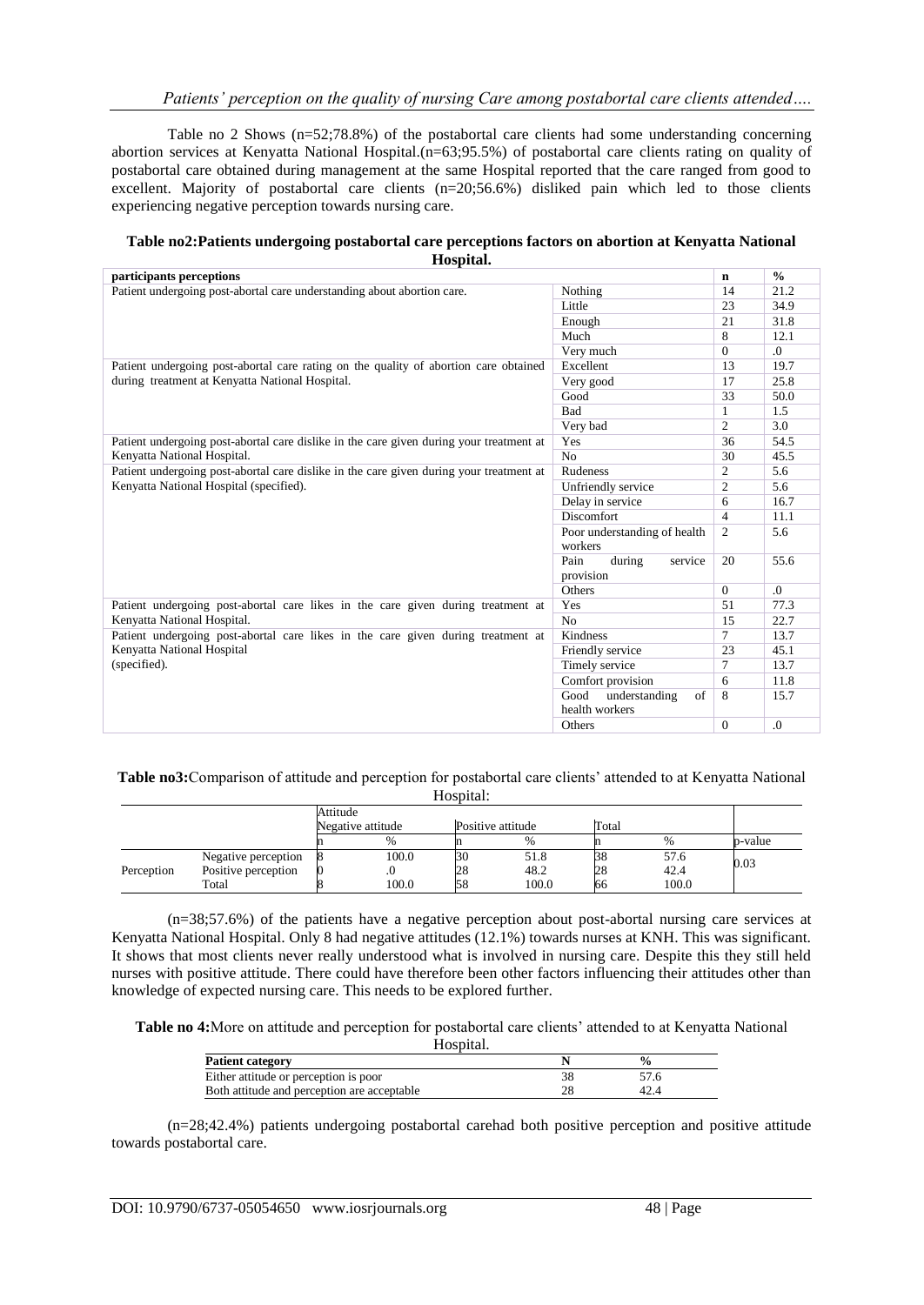#### **Table no 5:**Comparison and contrast between attitude and perception for postabortal care clients' attended to at Kenyatta National Hospital:

| Attitude and perception for post abortal care clients on various issues                                              | Mean                                        | <b>Std. Deviation</b> | p-value   |       |
|----------------------------------------------------------------------------------------------------------------------|---------------------------------------------|-----------------------|-----------|-------|
|                                                                                                                      |                                             |                       |           |       |
| Age of patient undergoing post-abortal care (in Either attitude or perception is poor                                |                                             | 27.28                 | 6.523     |       |
| completed years).                                                                                                    | Both attitude and perception are acceptable | 28.74                 | 7.497     | 0.412 |
| Number of live children of the patient Either attitude or perception is poor                                         |                                             | 1.47                  | 1.576     |       |
| undergoing post-abortal care.                                                                                        | Both attitude and perception are acceptable | 1.50                  | 1.532     | 0.946 |
| Number of children that post-abortal care client Either attitude or perception is poor                               |                                             | 1.50                  | 1.577     |       |
| has delivered in total.                                                                                              | Both attitude and perception are acceptable | 1.48                  | 1.563     | 0.959 |
| Number people living in the same house with Either attitude or perception is poor                                    |                                             | 4.03                  | 1.599     |       |
| post-abortal care client.                                                                                            | Both attitude and perception are acceptable | 3.70                  | 1.436     | 0.411 |
| average monthly earnings in Ksh, for post-Either attitude or perception is poor                                      |                                             | 9837.50               | 6513.452  |       |
| abortal care client.                                                                                                 | Both attitude and perception are acceptable | 13324.12              | 11088.294 | 0.213 |
| Distance in kilometers' from Kenyatta National Either attitude or perception is poor                                 |                                             | 13.33                 | 10.301    |       |
| Hospital to post-abortal care clients home (In Both attitude and perception are acceptable<br>approximate No of km). |                                             | 17.16                 | 13.101    | 0.207 |

None of the variations between poor and acceptable attitude or perception was statistically significant although attitude and perception was more associated with higher mean age, less number of children and deliveries, smaller households and higher monthly income, association with longer distance from the hospital had positive association but this could have been related to higher income and thus an easier way of reaching the hospital.

| Table no 4: More on comparison and contrast between attitude and perception for postabortal care clients |  |
|----------------------------------------------------------------------------------------------------------|--|
| attended to at Kenvatta National Hospital.                                                               |  |

| Attitude and perception for post abortal care clients Patient category          |                                     |                          |                                            |                          |                  |         |  |
|---------------------------------------------------------------------------------|-------------------------------------|--------------------------|--------------------------------------------|--------------------------|------------------|---------|--|
| on various issues                                                               |                                     | Either                   | attitude<br>orBoth attitude and perception |                          |                  |         |  |
|                                                                                 |                                     | perception is poor       |                                            | are acceptable           |                  |         |  |
|                                                                                 |                                     | n                        | $\%$                                       | n                        | $\%$             | p-value |  |
|                                                                                 | Primary level                       | 8                        | 21.1                                       | $\overline{7}$           | 25               | 0.250   |  |
| Highest level of education Secondary level<br>(completed level) achieved        |                                     | 18                       | 47.4                                       | 8                        | 28.6             |         |  |
| by post-abortal care client.                                                    | College/university level            | 11                       | 28.9                                       | 13                       | 46.4             |         |  |
|                                                                                 | Have no formal education            |                          | 2.6                                        | 0                        | $\overline{0}$   |         |  |
|                                                                                 | Single                              | 17                       | 44.7                                       | 10                       | 35.7             | 0.515   |  |
| Marital status of the patient Married                                           |                                     | 18                       | 47.4                                       | $\overline{17}$          | 60.7             |         |  |
| post-abortalSeparated<br>undergoing                                             |                                     | $\overline{c}$           | 5.3                                        | $\overline{0}$           | 0.               |         |  |
| care.                                                                           | Widowed                             |                          | 2.6                                        |                          | 3.6              |         |  |
|                                                                                 | Divorced                            | 0                        | $\overline{0}$ .                           | 0                        | 0.               |         |  |
|                                                                                 | Muslim                              | $\overline{\mathcal{L}}$ | 5.3                                        |                          | 3.6              | 0.703   |  |
|                                                                                 | Christian                           | 33                       | 86.8                                       | 26                       | 92.8             |         |  |
| Religion of the patient Protestant<br>post-abortal Hindu<br>undergoing<br>care. |                                     | 3                        | 7.9                                        |                          | 3.6              |         |  |
|                                                                                 |                                     | 0                        | $\overline{0}$ .                           | 0                        | $\Omega$         |         |  |
|                                                                                 | <b>Traditional African</b>          | 0                        | $\overline{0}$                             |                          | $\overline{0}$   |         |  |
|                                                                                 | Others                              | 0                        | $\overline{0}$ .                           | 0                        | $\overline{0}$ . |         |  |
| Cultural beliefs practiced Yes                                                  |                                     | 5                        | 13.2                                       | $\overline{\mathcal{L}}$ | 7.1              | 0.734   |  |
| by patient undergoing post-No                                                   |                                     | 31                       | 81.5                                       | 24                       | 85.8             |         |  |
| abortal care.                                                                   | Don't know                          | $\overline{c}$           | 5.3                                        | $\overline{c}$           | 7.1              |         |  |
| Taboos practiced by patient Yes                                                 |                                     | 5                        | 13.2                                       | $\overline{c}$           | 7.1              | 0.734   |  |
| post-abortalNo<br>undergoing                                                    |                                     | 31                       | 81.5                                       | 24                       | 85.8             |         |  |
| care.                                                                           | Don't know                          | $\overline{\mathbf{c}}$  | 5.3                                        | $\overline{c}$           | 7.1              |         |  |
| Cultural practices practiced Yes                                                |                                     | 5                        | 13.2                                       | $\overline{c}$           | 7.1              | 0.734   |  |
| by patient undergoing post-No                                                   |                                     | $\overline{31}$          | 81.5                                       | $\overline{24}$          | 85.8             |         |  |
| abortal care.                                                                   | Don't know                          | $\overline{c}$           | 5.3                                        | $\overline{c}$           | 7.1              |         |  |
| Traditional practices thatYes                                                   |                                     | 5                        | 13.2                                       | $\overline{2}$           | 7.1              | 0.527   |  |
| are not in keeping with $\overline{No}$                                         |                                     | 28                       | 73.6                                       | 23                       | 82.2             |         |  |
| practices'.                                                                     |                                     |                          |                                            |                          |                  |         |  |
| by                                                                              |                                     |                          | 13.2                                       |                          | 10.7             |         |  |
| nursing<br>practiced<br>undergoing<br>care.                                     | y patient<br>post-abortalDon't know |                          |                                            |                          |                  |         |  |

Although there was no statistical significance between the variables, positive relations were noted among the married, Christian and less educated. This was also noted among those without conflicting cultural beliefs, taboos and practice. The same was also noted in those without conflicting traditional practices. All this point to the fact that cognitive values, marital status and traditional/cultural practices have special relationship to the perceptions and attitudes that people harbor with respect to concepts and situations related to them.